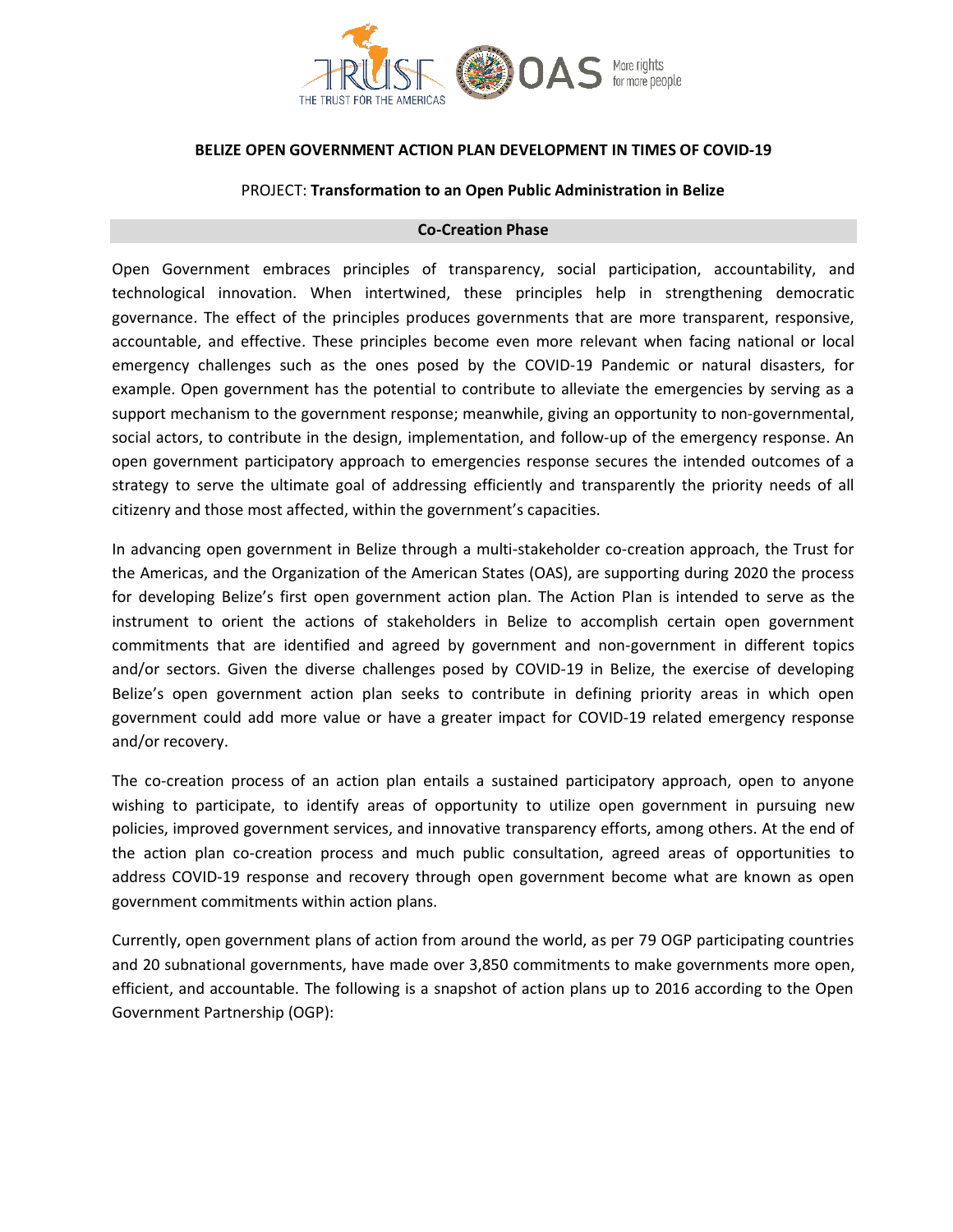



In the case of Belize, and with the support of the OAS/Trust project, the activities outlined in this document establishes the process for developing its action plan as a consultation process that extends over the next 5 months (June-November), with the ultimate goal of producing a final version of the action plan by December of 2020.

The action plan development process is divided in 3 phases: 1. Launching and Drafting; 2. Public Consultation; and 3. Editing final Plan. Respecting social distancing during the pandemic, the co-creation process will initiate as an online exercise. Once the conditions allow, the activities will resume in a face-toface meeting setting. Phases:

# *1. Launching and Drafting:*

This first phase is intended to initiate a public discussion to identifying priority areas in which the plan of action could focus on. The identification of priority areas opens the path for a second part of this phase, intended to begin the process of shaping open government commitments by drafting them, using a dedicated template form. At the end of this phase, a number of commitments would have been drafted to initiate a public consultation. This phase will take place during the months of June, July, August, and September.

*Activities (for additional information see the calendar and milestones section of this document)*: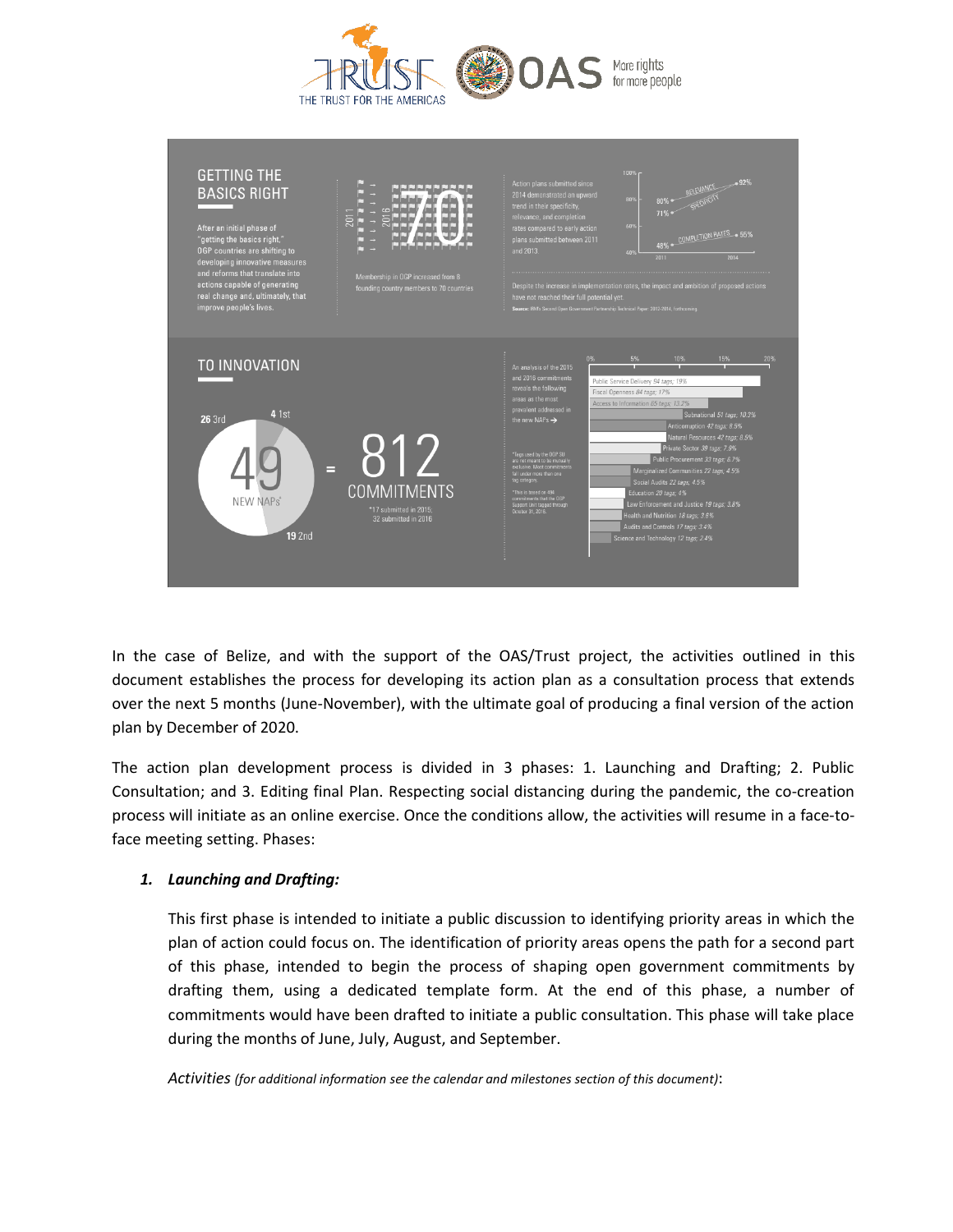

- Online open government ecosystem meet-up to launch and explain the co-creation process and discuss initial areas of interest in an online workshop environment. To guide the process, the areas of interest will follow the country's COVID-19 response strategy.
- Monthly online seminars and dedicated follow-up to support drafting of commitments and monitor progress by the OAS/Trust team.

## *Outcome*:

- 5 to 10 drafted open government commitments
- Documentation (videos, forms, interviews, and others)
- *2. Public Consultation (for additional information see the calendar and milestones section of this document)*:

This phase is aimed at having the general public review and comment directly the drafted commitments accomplished during phase 1. This phase extends the months of October and November. The public consultation will be done through electronic means, and in a face-to-face setting when conditions allow it. The electronic means will vary but range from using social media to dedicated web services and tools to collect the reviews. Participants and the general public will be given instructions during this phase to access the review process or to be assisted in order to be able to provide inputs to the process.

#### *Activities:*

- Uploading of the drafted commitments to the platforms by OAS/Trust.
- Active review of the commitments by ecosystem stakeholders.
- Monitoring progress, and stakeholder follow-up by the OAS/Trust project.
- Drafting of the introductory text of the action plan by the open government steering committee, supported by the OAS/Trust project.

# *Outcome*:

- Reports and audit of the review, containing all inputs and comments provided to commitments.
- Documentation (videos, forms, interviews, and others)
- *3. Editing and final plan (for additional information see the calendar and milestones section of this document)*:

Once the public consultation phase is over, the inputs resulted from the revision and comments will be taken into consideration during an editing phase. The OAS/Trust team will analyze and incorporate the inputs for a final edited version of the drafted commitments. This version will be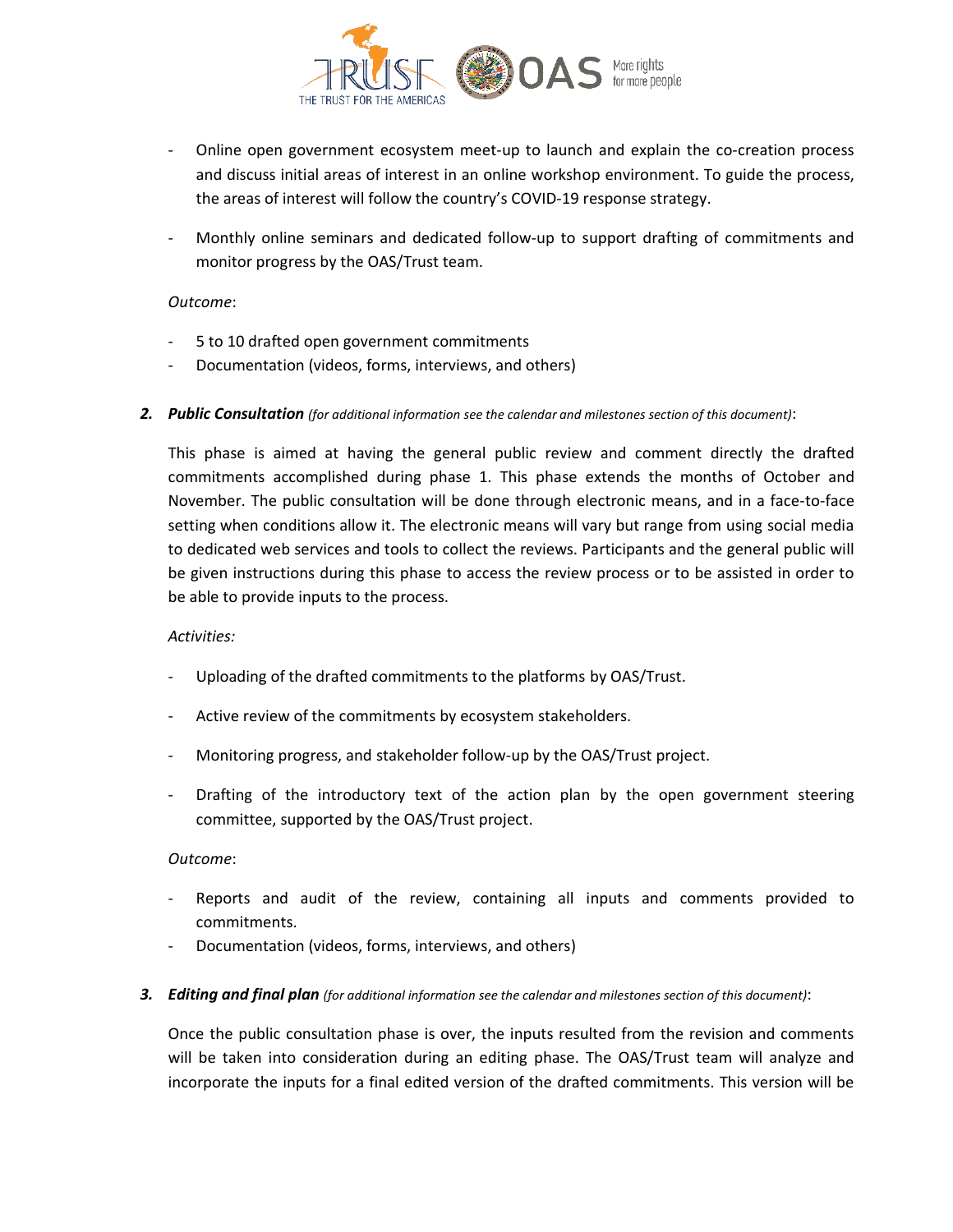

presented to the Belize Open Government Steering Committee for its review, comment, final editing, and endorsement. This phase will take place in the month of December.

## *Outcome*:

- Final Open government Action plan containing all agreed and edited commitments.
- Documentation (videos, forms, interviews, and others).

## **Methodology:**

The co-creation of the open government action plan is a multi-stakeholder process of defining commitments/objectives for an executable plan. Co-creation works better when there are more actors participating in the process. The more participative, plural, and inclusive, the co-creation process, the more enhanced the end-product should be. Greater participation during the process contributes to the incorporation of all possible angles, ideas, concerns, and needs, by capturing a wider variety of stakeholder's views.

The process will be assisted by the OAS/Trust project from Washington and locally in DC., and will be accomplished through online means, and face-to-face when deemed possible. The co-creation of the action plan entails 7 consecutive phases: 1. Launching; 2. Dialogue and Drafting; 3. Public Consultation; 4. Reviewing; 5. Editing; 6. Publishing; and, 7. Final Document presentation. For the purpose of this document, we will provide more details about the second and third phases "Dialogue and Drafting" and "Public Consultation".

Dialogue and Drafting refers to an active and participatory role of the stakeholders interested in contributing to the development of the action plan. It is the exercise of a cycle of thinking, proposing, reflecting, discussing, and materializing collective ideas in a written fashion, that if done well, it is fulfilled with the successful production of open government commitments. Participating stakeholders will be asked to write an excerpt of ideas in preparation, to join virtual meetings, to express their thoughts, to dialogue towards understanding and consensus, to review others' commitment proposals, to contribute to drafting and editing final ideas.

On the other hand, Public Consultation refers to the task of reviewing all final drafted commitments and commenting on a last occasion with the purpose of enhancing or validating the commitments. This is a wider participatory exercise that is encouraged to be done by engaging an audience that extends beyond the stakeholders that participated in the drafting of the commitments. With support of stakeholders, the consultation is intended to be exercised at all possible districts, organizations, and citizens. The public consultation will be accomplished through digital means and face-to-face when conditions allow it.

Open government commitments are encouraged to be ambitious, yet realistic. When developing ideas, we suggest thinking about the best possible way to combine installed capacities and resources for the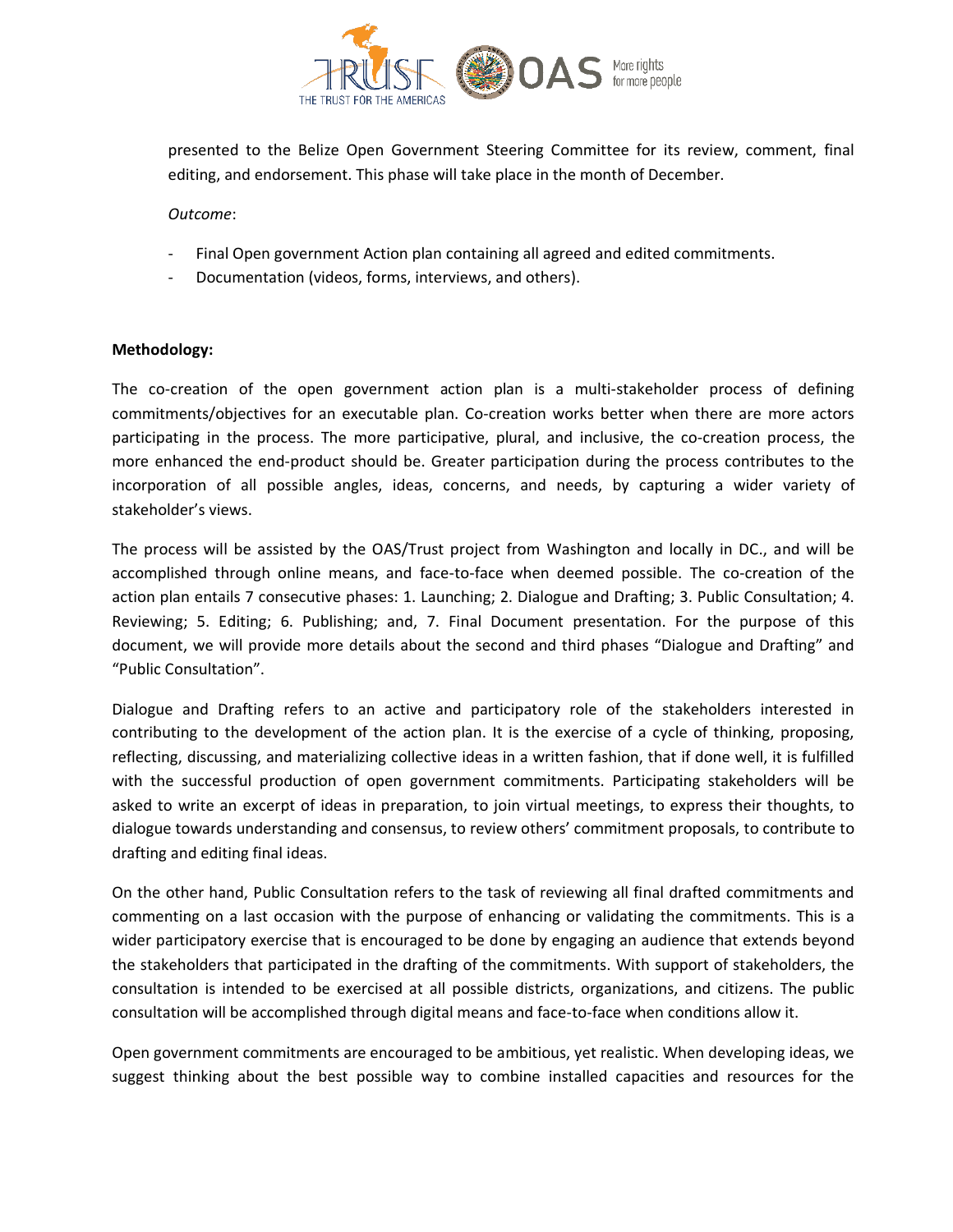

accomplishment of the envisioned results. Keep in mind that the commitments are not meant to be, nor will they be, financed by external sources.

# **Co-creation platform and forms:**

Microsoft teams. The platform is the online meeting place for discussion and drafting of commitments. In parallel, the participants will access the commitment template form provided below, where those interested participants will include their own inputs to the form. There will be a grouped monthly discussion meeting. Other follow-up or small personal meetings, for specific topics or sectors may take place, may take place as needed. The links to connect to this platform will be distributed in a case-by-case basis.

## *Action Plan Commitment Template Form:*

A downloadable and editable shared document will be shared so participants can put in writing their commitments' draft ideas for further discussion. Also, this form will be the same used by the OAS/Trust team to present the final drafted commitments. The format follows the official Open Government Partnership commitments form.

## **Guidelines for approaching COVID-19 related open government commitments:**

Although such a specific guide to develop COVID-19 related open government commitments does not exist, this section is intended to provide guidance as to how to approach the development of these commitments. We are also including reference to some resources that could help in illustrating the use of open government in the COVID-19 response.

- 1. Understand the country's COVID-19 response plan objectives and actions. Think about what aspects of the country's COVID-19 response could be addressed through open government (transparency, social participation, accountability, and technological innovation). From that, think about how you could propose to enhance such COVID-19 objectives through the open government principles. This may include proposing engaging different actors to produce a tool, a policy, follow-up or monitoring mechanism, or alike, under a coalition or consortium approach.
- 2. Data is essential: improving access and proactive publishing of COVID-19 related information could be beneficial for any commitment. Commitments, programs, or tools could be built upon that data, even sector or program targeted data. Open data publishing, developing an open data portal or policy, could also, if needed, be commitments in itself.
- 3. Focus on pressing macro concerning issues. Think transparency, economy, health, etc. Look at the challenges posed by the pandemic and think of ways to address them through the open government principles.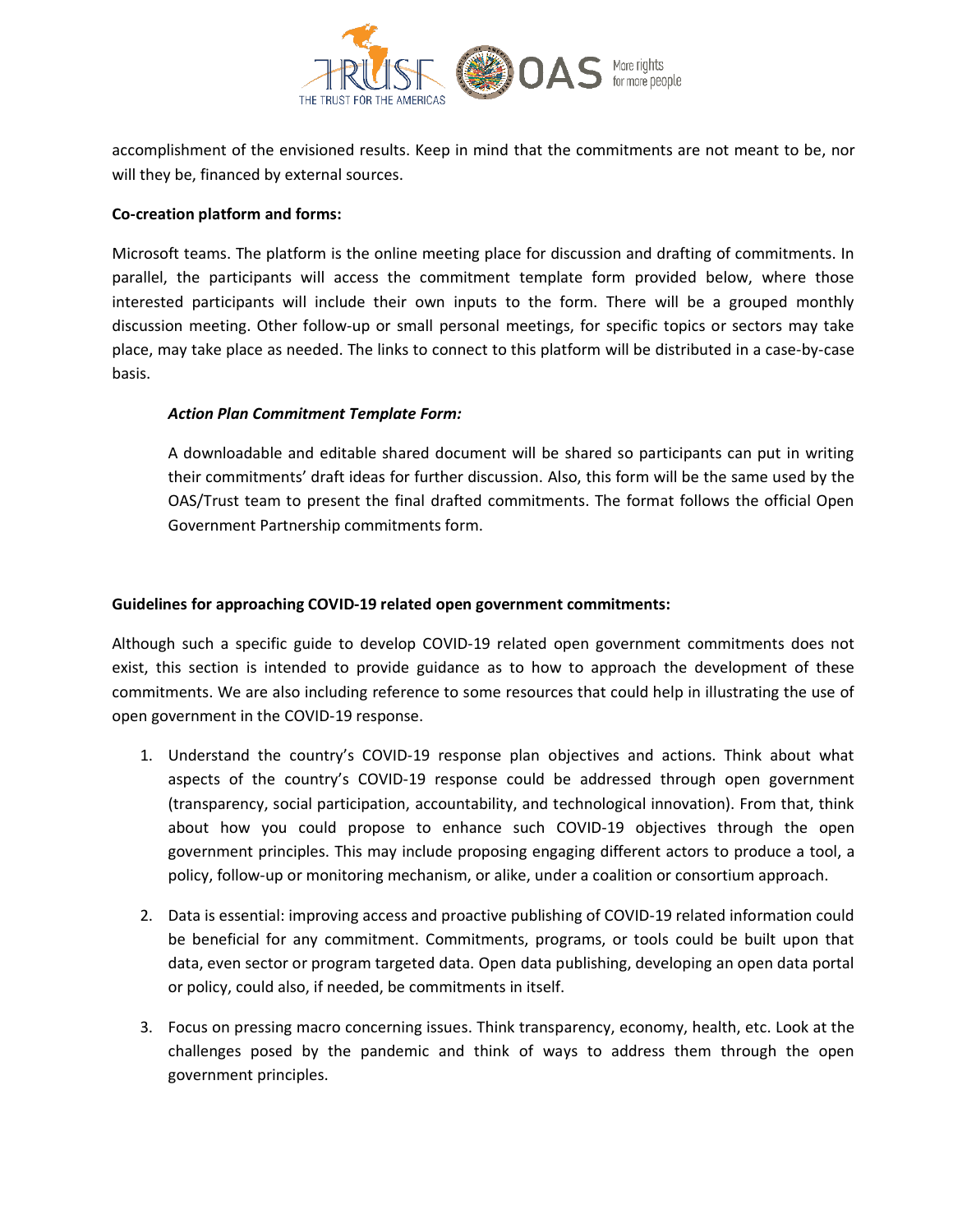

4. Look at the most generalized challenges faced by citizens during and post pandemic, then think on ways to address them by activating any or all of the open government principles.

In light of dialogues sustained by the project within the open government COVID-19 combined approach for Belize, the project suggests the following areas for consideration:

- Economic development: how to address economic relief and reactivation of economy post covid-19?
- Education: How does covid-19 affects academia and the student population, and how this could be addressed?
- Social Inclusion: How does covid19 affects women and vulnerable populations in Belize?
- Employment: How to address the unemployment impact of covid-19?
- Security: How to guaranty that the information publicly shared is accurate and prevents misinformation, and phishing and other scams could be prevented?
- Access of information on health, social benefits, or procurement.

In what relates to OGP COVID-19 approach and the open government response advise provided by the organism, the following is a summary of their suggested approach in three phases of response, recovery, and reform:

- [Open Response:](https://www.opengovpartnership.org/stories/open-response-open-recovery/#response) curbing contagion, scaling medical treatments and care, providing safety nets to the vulnerable
- [Open Recovery:](https://www.opengovpartnership.org/stories/open-response-open-recovery/#recovery) advancing economic stimulus and recovery, strengthening health systems, enhancing transparency and accountability of aid flows
- [Open Reform](https://www.opengovpartnership.org/stories/open-response-open-recovery/#reform) over the long-term: reforming institutions and re-empowering citizens by rolling back state surveillance and restoring civic freedoms and independent oversight

In closing, we encourage you to review over 350 crowdsourced examples included in the Open Government Partnership dedicated to COVID-19 in the following areas: Civic Space, Fiscal Openness, Inclusion & Gender, International Aid, Justice, Misinformation and Protecting Freedom of Expression, Open Data, Privacy Protections, Protecting Participation and Deliberation, Public Procurement, Right to Information, Social Safety Nets Whistleblower Protection, and Scientific Integrity: <https://www.opengovpartnership.org/documents/a-guide-to-open-government-and-the-coronavirus/>

# **Calendar and milestones of the co-creation process:**

**June** Online Seminar for Launching the action plan development process. Seminar includes a first part to present the country's covid-19 response and Task Force efforts, flowed by an introduction to the methodology to develop the action plan. The final part of the session will be an initial discussion on how to align open government commitments to the covid-19 response. Participants will be granted time to comment on areas or issues of interest.

Template commitment forms distributed. Individual drafting of commitments begins.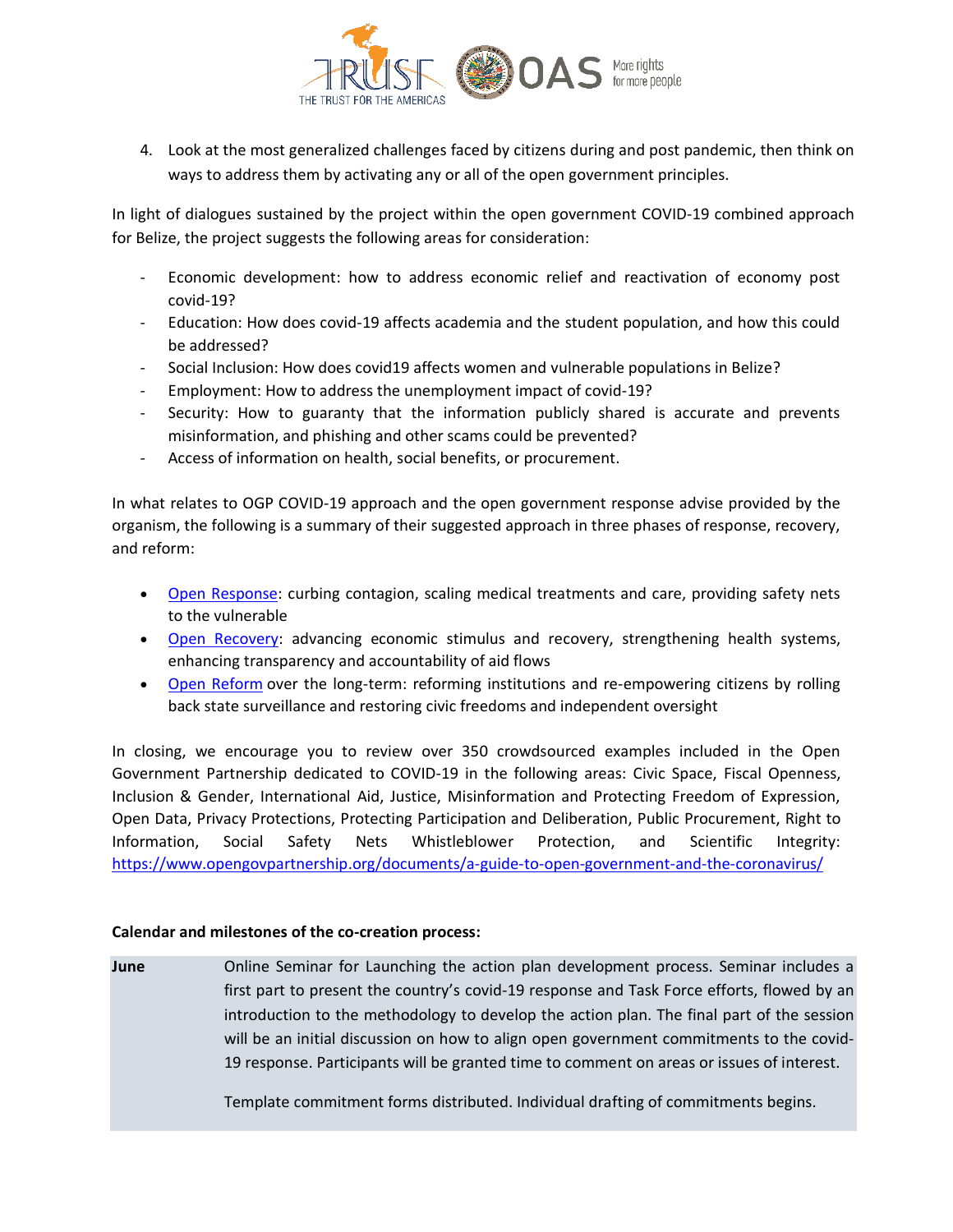

|                 | Follow-up meetings with stakeholders regarding the template and support for drafting<br>commitments.                                                                                                                                                                                                                                              |
|-----------------|---------------------------------------------------------------------------------------------------------------------------------------------------------------------------------------------------------------------------------------------------------------------------------------------------------------------------------------------------|
| July            | Drafting of commitments following the template continues.                                                                                                                                                                                                                                                                                         |
|                 | Co-creation Session (Online): This session is intended to discuss the ongoing process and<br>proposals of commitments turned in or being drafted by interested participants. The<br>session will include a short presentation with an example of a commitment in another<br>country to illustrate how this process has worked in other countries. |
|                 | Follow-up meetings with stakeholders regarding the template and support for drafting<br>commitments.                                                                                                                                                                                                                                              |
| <b>August</b>   | Drafting of commitments following the template continues.                                                                                                                                                                                                                                                                                         |
|                 | Co-creation Session (Online): This session is intended to discuss the ongoing process and<br>proposals of commitments turned in or being drafted by interested participants. The<br>session will include a short presentation with an example of a commitment in another<br>country to illustrate how this process has worked in other countries. |
|                 | Follow-up meetings with stakeholders regarding the template and support for drafting<br>commitments.                                                                                                                                                                                                                                              |
| September       | Drafting of commitments following the template continues.                                                                                                                                                                                                                                                                                         |
|                 |                                                                                                                                                                                                                                                                                                                                                   |
|                 | Co-creation Session (Online): This session is intended to discuss the ongoing process and<br>proposals of commitments turned in or being drafted by interested participants. The<br>session will include a short presentation with an example of a commitment in another<br>country to illustrate how this process has worked in other countries. |
|                 | Follow-up meetings with stakeholders regarding the template and support for drafting<br>commitments.                                                                                                                                                                                                                                              |
|                 | Drafting of commitments closes.                                                                                                                                                                                                                                                                                                                   |
| <b>October</b>  | Final draft of commitments is edited and presented.                                                                                                                                                                                                                                                                                               |
|                 | Consultation: Drafted commitments are published for public consultation. Consultation<br>entails review and commenting on the different drafts                                                                                                                                                                                                    |
| <b>November</b> | Public consultation continues.                                                                                                                                                                                                                                                                                                                    |
|                 | Public consultation closes.                                                                                                                                                                                                                                                                                                                       |